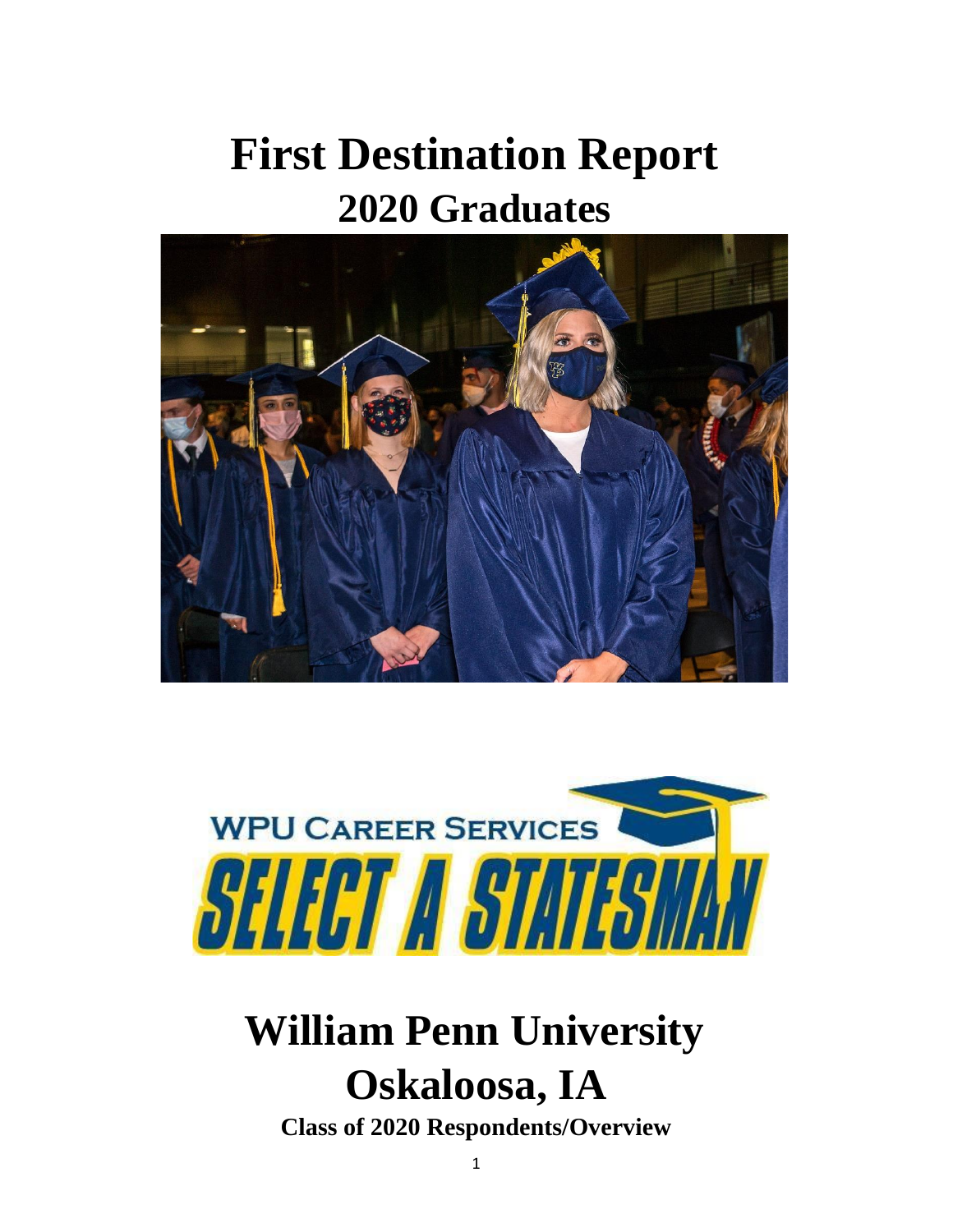## **CLASS OF 2020**

The Career Services Office collects information from graduating students twice a year – from December graduates and from May graduates. A survey is used, and is sent to all graduating students identified by the Registrar. This information is for the Class of 2020, collected between September 1, 2019 and August 30, 2020. The information provided for this report is based on responses from 179 students out of a class of 213 students in 2020, for a response rate of 84%. Additional information regarding employment by division is included in this report.

## **Graduates**

| <b>Total Number of Graduates</b> | 213 | 100\% |
|----------------------------------|-----|-------|
| <b>Respondents to Surveys</b>    | 179 | 84%   |
| Unknown                          | 34  | 16%   |

## **Employment (% of 179 Respondents)**

| Employed                       | 95  | $53\% *$ |
|--------------------------------|-----|----------|
| Not Seeking Employment         |     | $4\% *$  |
| No Formulated Employment Plans | 41  | $23\% *$ |
| Planning to Continue Education | 33. | $19\% *$ |

### **EMPLOYMENT BY DIVISION**

This section identifies employment by division for Applied Technology, Business Administration, Education, Health and Life Sciences, Humanities, Nursing, Interdisciplinary Studies, and Social and Behavioral Sciences. The graduates in these divisions have earned a Bachelor's degree. A breakdown of respondents in the Master of Business Leadership program is also included.

## **Applied Technology Division**

Sixteen graduates from the Applied Technology Division, with majors in Applied Math, Industrial Technology, Computer Science, Information Technology, and Software Engineering, responded to the survey. Ten provided employment information and one provided continuing education information.

| <b>General Motors</b>        | Intern                     | Wentzville      | <b>MO</b> |
|------------------------------|----------------------------|-----------------|-----------|
| Walmart                      |                            | Oskaloosa       | Iowa      |
| <b>Musco Sports Lighting</b> | Intern in Engineering      | Oskaloosa       | IA        |
| Walmart                      |                            |                 |           |
| Walmart                      |                            |                 |           |
| <b>Campaign Headquarters</b> | Data Management Specialist | <b>Brooklyn</b> | IA        |
| Walmart                      |                            |                 |           |
| William Penn University      | Software Engineer          |                 | MN        |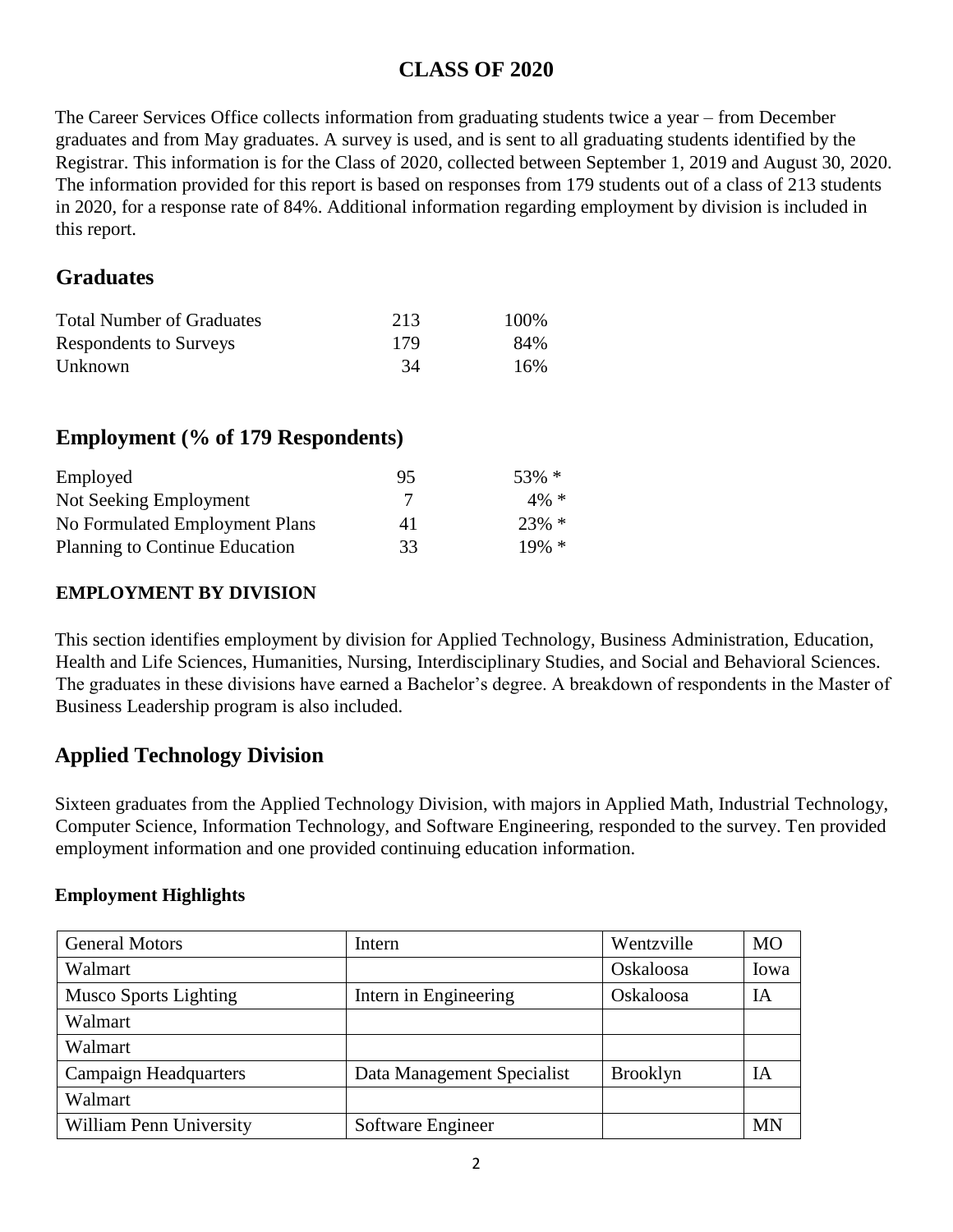| PPI                                 | specialist<br><b>TIT</b><br>TT. | $\mathbf{r}$ 11<br>'епа | .<br>$ -$ |
|-------------------------------------|---------------------------------|-------------------------|-----------|
| $\mathbf{W}$<br>.nar<br>. о.<br>{ } |                                 |                         |           |

#### **Continuing Education Highlights** (Institution, Program, Degree, City & State)

| William Penn University | <b>Business Leadership</b> | M<br>◡ | 'oosa<br>аг | ΙA |
|-------------------------|----------------------------|--------|-------------|----|
|                         |                            |        |             |    |

*Please Note: Blank spaces in the tables throughout this report indicate no information was provided. Some respondents who indicate they are employed or continuing their education provide no information or incomplete information.* 

## **Business Administration Division**

Twenty-two graduates from the Business Administration Division, with majors in Business Management, Accounting, and Human Resource Management responded to the survey. Thirteen provided employment information. Five graduates in this division shared the intent to seek additional education at this time, four of them provided continuing education information

#### **Employment Highlights**

| City of DSM WRA                     | <b>Administrative Coordinator</b>  | Des Moines          | IA        |
|-------------------------------------|------------------------------------|---------------------|-----------|
| <b>Wells Fargo</b>                  | <b>Business Support Manager</b>    | Des Moines          | IA        |
| <b>US Department of Agriculture</b> | Farm Bill Specialist               | Chariton            | IA        |
| <b>Prairie Meadows</b>              | <b>Casino Floor Attendant</b>      | Altoona             | IA        |
| Vaco                                | <b>Content Analyst</b>             | San Francisco       | CA        |
| Schneider Electric                  | <b>Sales Development</b>           | Nashville           | <b>TN</b> |
| Enterprise                          | Manager in Training                | Ottumwa             | IA        |
|                                     | Leader teacher                     |                     |           |
| <b>Bankers Trust Company</b>        | <b>Customer Service Rep</b>        | Des Moines          | IA        |
| Maurices, Hy-Vee                    | <b>Stylist, Floral Designer</b>    | Oskaloosa           | IA        |
| Geodis                              | Warehouse worker                   | Lebanon             | <b>TN</b> |
| <b>DLL</b> Finance LLC              | Litigation & Bankruptcy Specialist | Johnston            | IA        |
| REG, Renewable Energy Group         | Senior Coordinator                 | Ames                | IA        |
| <b>Floyd County Medical Center</b>  | <b>Patient Access</b>              | <b>Charles City</b> | IA        |

#### **Continuing Education Highlights** (Institution, Program, Degree, City & State)

| William Penn University  | <b>Business Leadership</b>     | <b>MBL</b> | Oskaloosa       | ∣ IA      |
|--------------------------|--------------------------------|------------|-----------------|-----------|
| William Penn University  | <b>Business Leadership</b>     | <b>MBL</b> | Oskaloosa   IA  |           |
| St. Mary's University TX | <b>Business Administration</b> | <b>MBA</b> | San-<br>Antonio | <b>TX</b> |
| William Penn University  | <b>Business Leadership</b>     | <b>MBL</b> | Oskaloosa   IA  |           |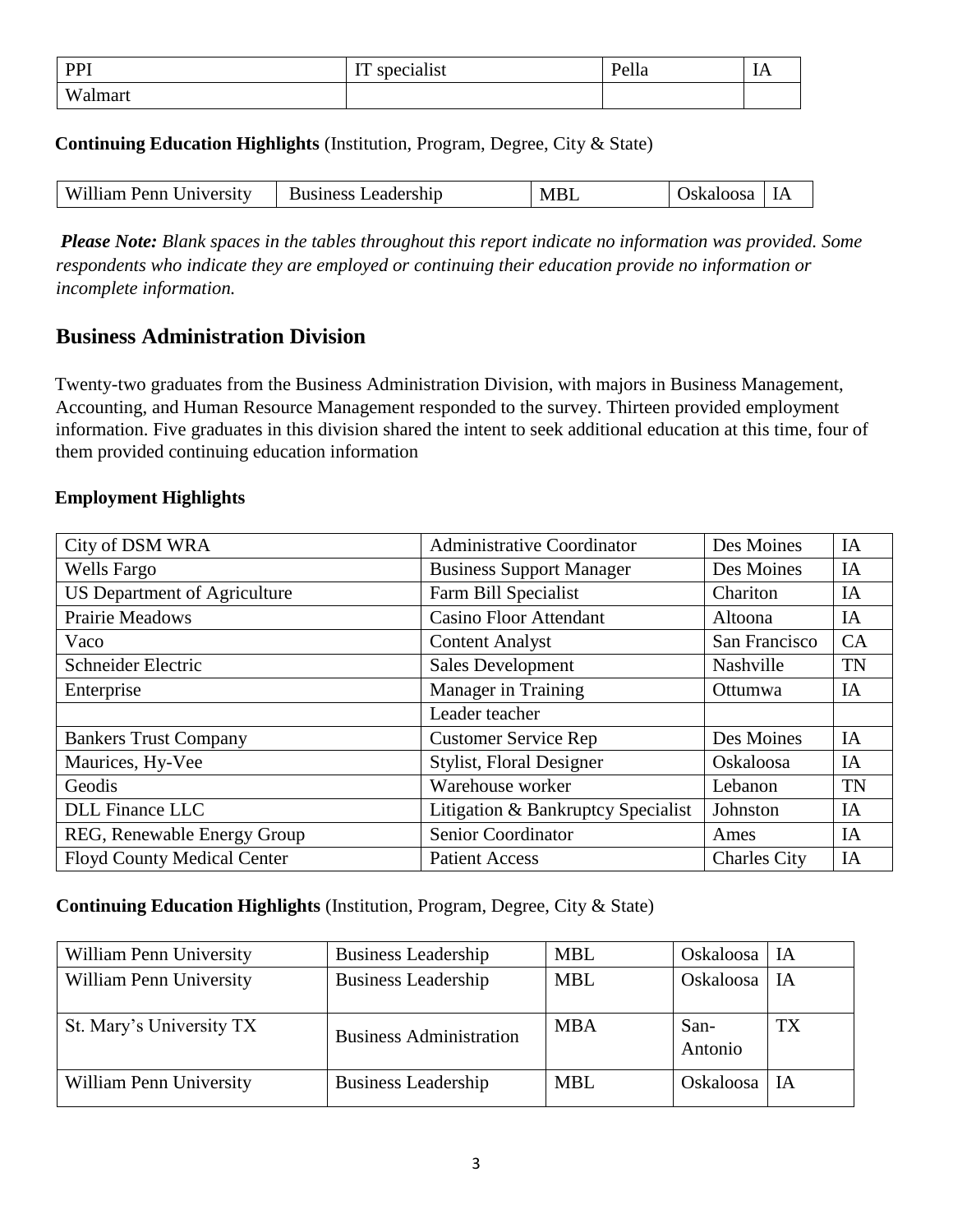## **Education Division**

Forty-eight graduates from the Education Division, with majors in Elementary Education and Secondary Education, and such endorsements as Special Education, ESL, Reading, and Coaching, responded to the survey. Twenty-nine provided employment information and two indicated plans for continuing education, only one providing information.

| Smokey Row Coffee Shops, LLC                         | Shift Manager-Barista                            | Oskaloosa          | IA        |
|------------------------------------------------------|--------------------------------------------------|--------------------|-----------|
| Ottumwa High School                                  | High School Math Teacher                         | Ottumwa            | IA        |
| Thorpe Gordon Elementary                             | 2nd Grade Teacher                                | Jefferson City     | <b>MO</b> |
| <b>Sigourney Elementary</b>                          | Title 1 reading & special<br>education teacher   | Sigourney          | IA        |
|                                                      | Teacher                                          |                    |           |
| <b>Davenport Community School District</b>           | Paraeducator                                     | Davenport          | IA        |
| <b>Storm Lake Elementary School</b>                  | <b>Storm Lake Elementary</b>                     | <b>Storm Lake</b>  | IA        |
| Indianola high school                                | Industrial technology teacher                    |                    | IA        |
| Pac Staff/William Penn University                    | Pac Staff (Supervisor)                           | Oskaloosa          | IA        |
| Nicholson Chiropractor                               | Chiropractic assistant                           | Tracy              | CA        |
| <b>Ottumwa Christian School</b>                      | Teacher                                          | Ottumwa            | IA        |
| Walmart                                              |                                                  |                    |           |
| Walmart                                              |                                                  |                    |           |
| Walmart                                              | Coach                                            |                    | IA        |
| Walmart                                              |                                                  |                    |           |
| Walmart                                              | <b>Special Education Teacher 4-6</b>             | Sigourney          | IA        |
| Walmart                                              |                                                  |                    |           |
| Walmart                                              |                                                  |                    |           |
| Walmart                                              | Kindergarten Teacher                             | Ottumwa            | IA        |
| Walmart                                              | <b>Elementary Special Education</b>              | Packwood           | IA        |
| <b>Oskaloosa Community School District</b>           | Special Education teacher                        | Oskaloosa          | IA        |
| Cedar Falls Community School District                | Para Educator                                    | <b>Cedar Falls</b> | IA        |
| <b>Burlington Community School District</b>          | 7th grade BD teacher                             | Burlington         | IA        |
| <b>Grinnell-Newburg Community School</b><br>District | Interim Sub for 1st Grade                        | Grinnell           | IA        |
| Dollar General, schools vary                         | P/T Lead sales associate,<br>substitute teaching | Monroe             | IA        |
| <b>Tipton Community School District</b>              | Long Term Substitute for first<br>grade          | Tipton             | IA        |
| Fort Madison Community School<br>District            | Special Education Preschool Para<br>Educator     | Fort Madison       | IA        |
| St. Mary of the Visitation Catholic Church           | Director of Religious Education                  | Ottumwa            | IA        |
| Walmart                                              |                                                  | Ottumwa            | IA        |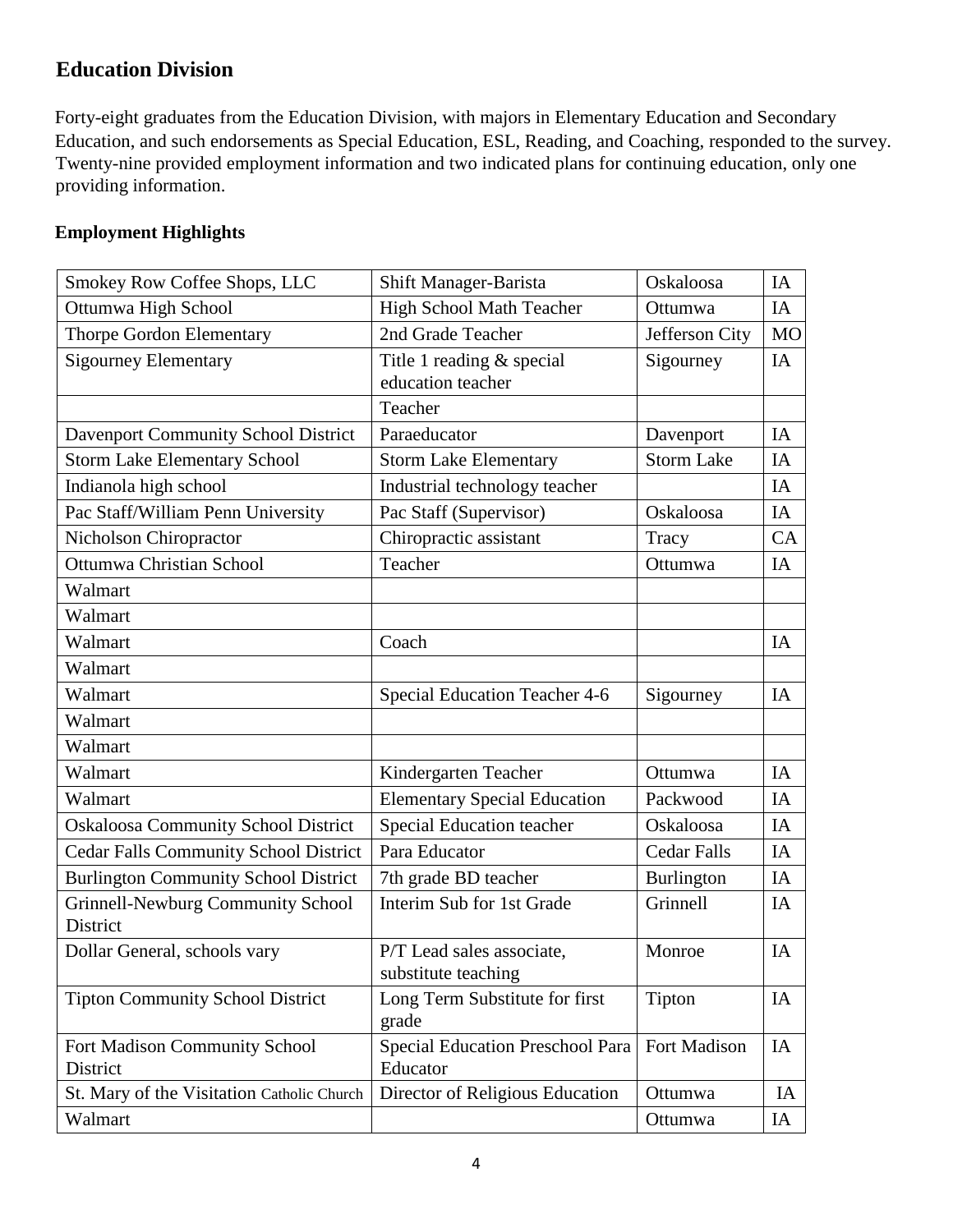**Continuing Education Highlights** (Institution, Program, Degree, City & State)

| əllege<br>ιvι |  | 11 C L L<br>. | . | $\mathbf{L}$ |
|---------------|--|---------------|---|--------------|
|---------------|--|---------------|---|--------------|

## **Health & Life Sciences Division**

Twenty-six graduates from the Health & Life Sciences Division, with majors in Biology (General and Preprofessional), Sports Administration/Management, Strength & Conditioning, Wellness & Recreation, and Kinesiology, responded to the survey. Thirteen provided employment information and 14 indicated the intention of continuing their education, 11 provide continuing education information

#### **Employment Highlights**

| City of Broken Arrow               | <b>Utilities Worker</b>       | <b>Broken Arrow</b>   | OK        |
|------------------------------------|-------------------------------|-----------------------|-----------|
| Wal-Mart                           | Cap-2 Supervisor              | Oskaloosa             | IA        |
| <b>William Penn University</b>     | graduate assistant coach      | <b>Oskaloosa</b>      | IA        |
| <b>William Penn University</b>     | <b>PAC Worker</b>             | <b>Oskaloosa</b>      | IA        |
| Mahaska County YMCA                | Head Swim Team Coach          | <b>Oskaloosa</b>      | IA        |
| <b>William Penn University</b>     | <b>Graduate Assistant</b>     | Oskaloosa             | IA        |
|                                    | Somewhere in the sports field |                       |           |
| <b>Marion County Environmental</b> | <b>Environmental Health</b>   | Knoxville             | IA        |
| Health                             | Assistance                    |                       |           |
|                                    |                               |                       | <b>KS</b> |
| Walmart                            | Medical sales                 | Springfield           | <b>MO</b> |
| Walmart                            |                               |                       |           |
| William Penn University            | GA for Bailey in the PAC      |                       |           |
| Epic Brewing company               |                               | <b>Salt Lake City</b> | UT        |

### **Continuing Education Highlights** (Institution, Program, Degree, City & State)

| Palmer College of Chiropractic<br>Florida Campus | Doctorate of<br>Chiropractic    | Doctorate of<br>Chiropractic | Port<br>Orange         | FL        |
|--------------------------------------------------|---------------------------------|------------------------------|------------------------|-----------|
| <b>Keiser University</b>                         | Physical Therapist<br>Assistant | <b>AS</b>                    | Fort<br>Lauderdale     | FL        |
| Oregon Institute of Technology                   | Radiology                       |                              | Klamath<br><b>Fall</b> | <b>OR</b> |
| William Penn University                          | <b>Sports Management</b>        | <b>MSM</b>                   | Oskaloosa              | IA        |
| <b>William Penn University</b>                   |                                 |                              | Oskaloosa              | IA        |
| <b>William Penn University</b>                   |                                 |                              | Oskaloosa              | IA        |
| <b>William Penn University</b>                   | <b>Sports Management</b>        | <b>MSM</b>                   | Oskaloosa              | IA        |
| <b>William Penn University</b>                   | <b>Sports Management</b>        | <b>MSM</b>                   | <b>Oskaloosa</b>       | IA        |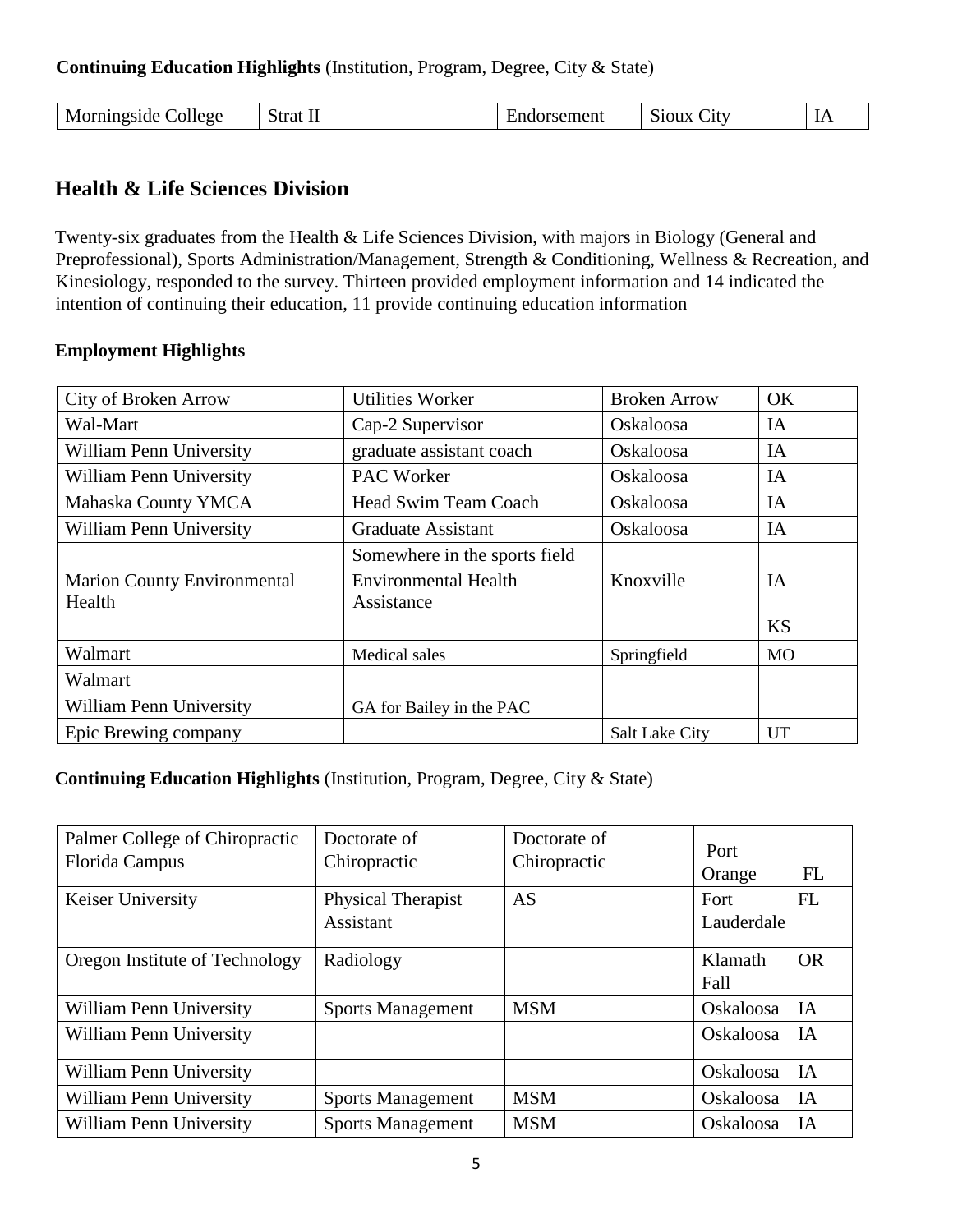| William Penn University | <b>Sports Management</b>  | <b>MSM</b>               | Oskaloosa   IA |      |
|-------------------------|---------------------------|--------------------------|----------------|------|
| William Penn University | <b>Sports Management</b>  | <b>MSM</b>               | Oskaloosa   IA |      |
| Allen College           | <b>Medical Laboratory</b> | <b>MLS</b> Certification | Waterloo       | l IA |
|                         | Science                   |                          |                |      |

## **Humanities Division**

Seven graduates from the Humanities Division, with such majors as Communications, Digital Communications, and Music, responded to the survey. Two of Seven provided employment information and no one provided continuing education information.

#### **Employment Highlights**

| <b>Book Vault</b>  | Sales Associate   Oskaloosa |           |  |
|--------------------|-----------------------------|-----------|--|
| Clow Valve Company |                             | Oskaloosa |  |

## **Nursing Division**

One graduate seeking their Bachelors of Science in Nursing responded to the survey. One provided employment information. No graduates in this division shared the intent to seek additional education.

#### **Employment Highlights**

| Unity Point-Grinnell Regional Home | <b>RN-Home Health and Hospice</b> | Grinnell |  |
|------------------------------------|-----------------------------------|----------|--|
| Care and Hospice                   | Manager                           |          |  |

### **Social & Behavioral Sciences Division**

Thirty graduates in the Social & Behavioral Sciences Division, with majors in Sociology, Psychology, Criminology, Human Services, History and Government, responded to the survey. Fourteen indicated employment after graduation, eight indicated continuing with their education, with five providing information.

| Walmart                           |                                                  | Bennett        | CO |
|-----------------------------------|--------------------------------------------------|----------------|----|
| Walmart                           | <b>Sales</b>                                     | Oskaloosa      | IA |
| Walmart                           | <b>Patient Access</b>                            |                |    |
| <b>Cox Medical Center Branson</b> | High school girls' basketball assistant<br>coach | <b>Branson</b> | MO |
|                                   | <b>Floor Clerk</b>                               |                |    |
| <b>Mecum Auctions</b>             | <b>Auction Floor Clerk</b>                       |                |    |
| <b>Oskaloosa Care Center</b>      | Dietary Aide                                     | Oskaloosa      | IA |
| Walmart                           | <b>Online Shopper</b>                            | Oskaloosa      | ĪА |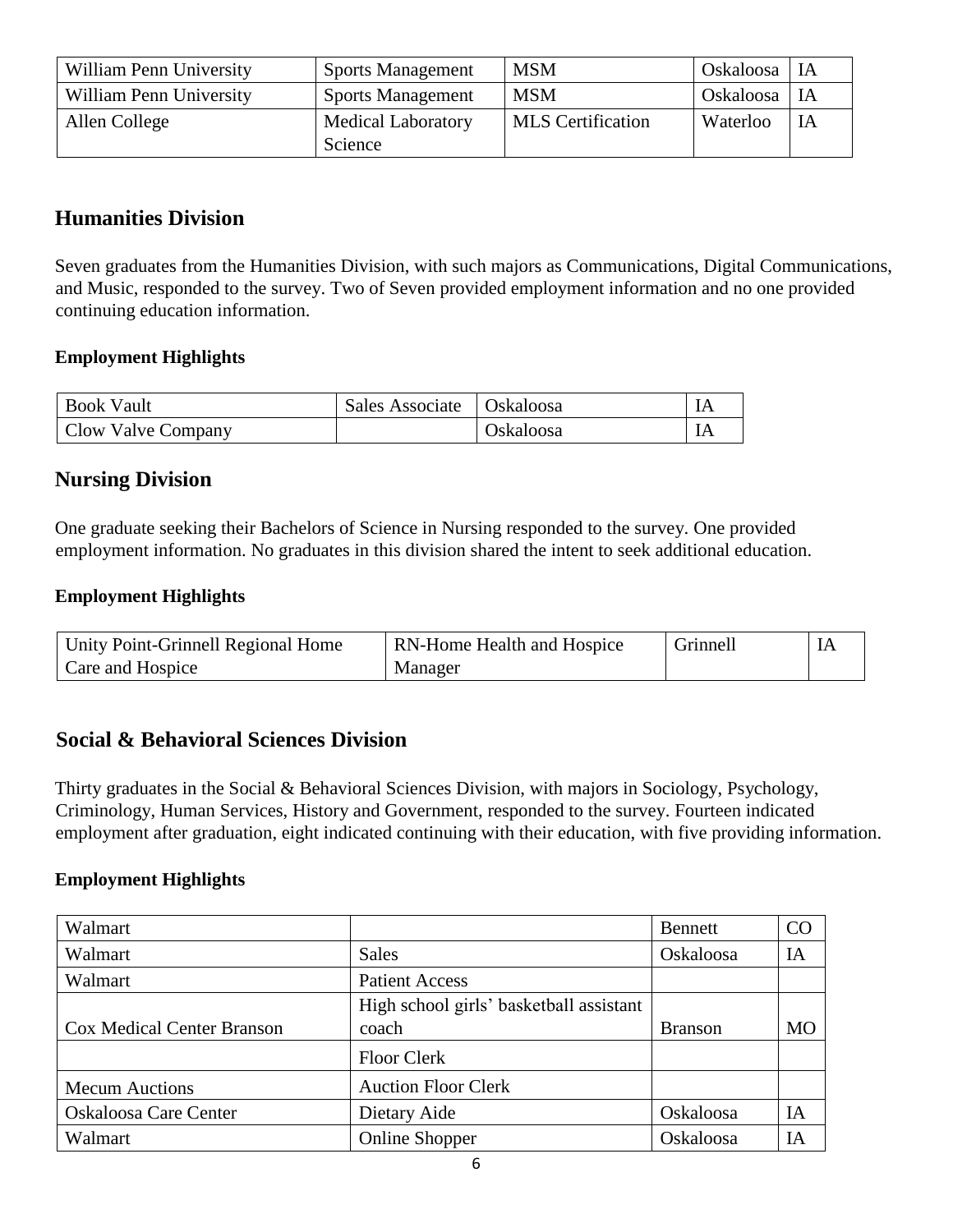|                                | <b>Graduate Assistant for Athletic</b> |           |    |
|--------------------------------|----------------------------------------|-----------|----|
| <b>William Penn University</b> | Operations                             | Oskaloosa | IА |
| William Penn University        | <b>Resident Assistant</b>              | Oskaloosa | IА |
| Homestead of Knoxville         | Direct Care Worker-Meds                | Knoxville | ĪА |
| Imagine the Possibilities      | Care Giver                             | Oskaloosa | IА |
|                                |                                        | West Des  |    |
|                                | Correctional officer                   | Moines    | IΑ |
| Imagine the Possibilities      | <b>DSP</b>                             | Oskaloosa | IА |

#### **Continuing Education Highlights** (Institution, Program, Degree, City & State)

| Buena Vista University  | <b>Professional School</b> | <b>Masters</b> | <b>Storm Lake</b> | IА        |
|-------------------------|----------------------------|----------------|-------------------|-----------|
|                         | Counseling                 |                |                   |           |
| Buena Vista University  | <b>Mental Health</b>       | <b>Masters</b> | <b>Storm Lake</b> |           |
|                         | Counseling                 |                |                   |           |
| Northcentral University | Educational                | <b>Masters</b> | San Diego         | CA        |
|                         | Psychology                 |                |                   |           |
| William Penn University | <b>Sports Management</b>   | <b>MSM</b>     | Oskaloosa         | IΑ        |
| Minnesota State         | Masters of Sport and       | <b>Masters</b> | Mankato           | <b>MN</b> |
| University - Mankato    | <b>Exercise Psychology</b> |                |                   |           |

## **Interdisciplinary Studies**

An Interdisciplinary Studies Major has been developed. Because the studies may go across Divisions, this information has been pulled out separately for this report. One graduate responded to this survey. One indicated employment after graduation but provided no information

## **Digital Communication**

Five graduates in the Digital Communication Division, with majors in Digital communication responded to the survey. Three indicated employment after graduation.

| Walmart                        | Sales associate                       | Chicago          |  |
|--------------------------------|---------------------------------------|------------------|--|
| Walmart                        | Tour Videographer                     | Oskaloosa        |  |
| KBOE/KMZN Radio, Self-Employed | <b>Board Operator/Freelance Media</b> | <b>Oskaloosa</b> |  |
|                                | Producer                              |                  |  |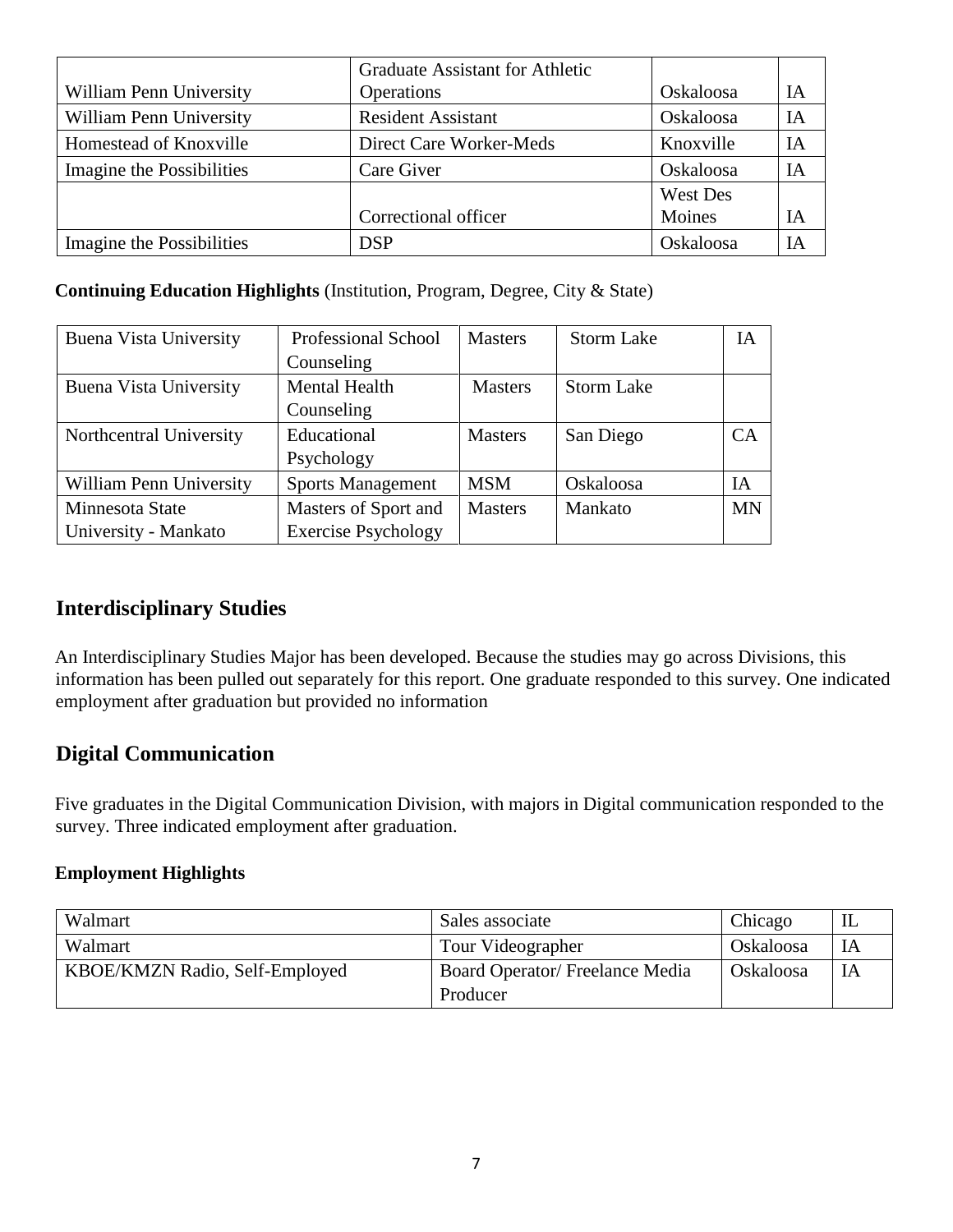## **Master of Business Leadership**

Twenty-two MBL graduates responded to the survey. Of those, sixteen indicated employment after graduation; 16 provided information about employment, indicated below.

#### **Employment Highlights**

| <b>CCUSO</b>                   | <b>Psychiatric Security Specialist</b>      | Cherokee   |           |
|--------------------------------|---------------------------------------------|------------|-----------|
| Sigourney CSD                  | <b>Special Education Teacher</b>            | Sigourney  | IA        |
| Pella Corp                     | Production line                             | Pella      | IA        |
| Enterprise Rent-a-car          | <b>Management Trainee</b>                   | Pella      | IA        |
|                                | Claims                                      | Manchester | <b>UK</b> |
| <b>Brethern Church</b>         | Pastor                                      |            | IA        |
| <b>William Penn University</b> | <b>Information Systems Specialist</b>       | Oskaloosa  | IA        |
| The Ohio State University      |                                             |            |           |
| <b>Wexner Medical</b>          | Lead Athletic conditioning spec             | Ohio       | <b>OH</b> |
| Appalachian State University   | <b>Assistant Athletic Performance Coach</b> | Boone      | NC        |
| William Penn University        | Head women's volleyball coach               | Oskaloosa  | IA        |
| <b>Casey's General Stores</b>  | <b>District Manager</b>                     | Remote     |           |
| <b>William Penn University</b> | <b>Athletic Trainer</b>                     | Oskaloosa  | IA        |
| <b>William Penn University</b> | <b>Instructor of Business Management</b>    | Oskaloosa  | IA        |
| Shawcor                        | <b>US Operations Manager</b>                | Midland    | <b>TX</b> |
| <b>Rock Valley College</b>     | <b>Assistant Men's Basketball Coach</b>     | Rockford   | IL        |
| Walmart                        |                                             |            |           |

*No MBL candidates indicated pursuing further degrees at this time.* 

## **INTERNSHIPS**

William Penn University encourages every student to consider completing at least one internship in his/her field of study before graduation. This list is included to share the types of employers supporting William Penn University students by hosting student interns. Many of these employers also hire WPU graduates.

Seventy-five student respondents in the Class of 2020 completed internships. 54 completed one internship; 21 completed two internships. Locations of reported internships are listed, and were in Iowa, Arizona, Maryland, Illinois, and Oklahoma.